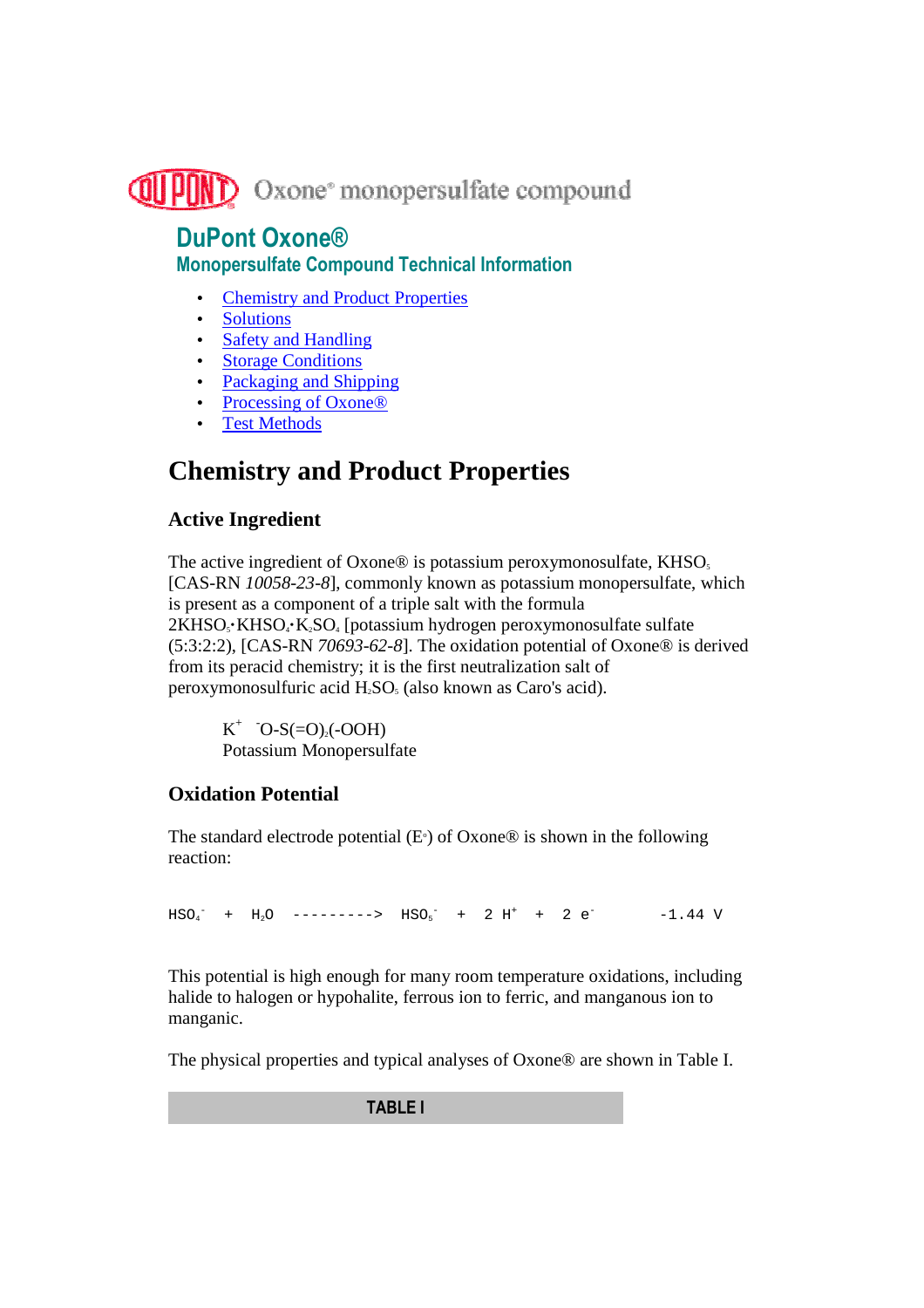| DuPont Oxone® Physical Properties and Typical Analysis   |                                                                                     |                        |  |  |  |
|----------------------------------------------------------|-------------------------------------------------------------------------------------|------------------------|--|--|--|
| Molecular Weight (triple salt)                           | 614.7                                                                               |                        |  |  |  |
| Active Oxygen                                            | % min.<br>% average analysis<br>% theoretical (triple salt)                         | 4.5<br>4.7<br>5.2      |  |  |  |
| <b>Active Component</b>                                  | % KHSO <sub>5</sub> , min.                                                          | 42.8                   |  |  |  |
| <b>Bulk Density</b>                                      | $g/cm^3$ (Mg/m <sup>3</sup> )<br>Ib/ft <sup>3</sup>                                 | 1.15-1.30<br>$72 - 81$ |  |  |  |
| <b>Particle Size</b>                                     | through USS Sieve #20, %<br>through US Sieve #200, % min.<br>(also see Table II)    | 100<br>10              |  |  |  |
| pH                                                       | at 25°C (77°F)<br>1% solution<br>3% solution                                        | 2.3<br>2.0             |  |  |  |
| Solubility                                               | $g/L$ , H <sub>2</sub> O, 20 $^{\circ}$ C (68 $^{\circ}$ F)<br>(also see Table III) | 256                    |  |  |  |
| <b>Moisture Content</b>                                  | $%$ max.                                                                            | 0.1                    |  |  |  |
| <b>Stability</b>                                         | % active oxygen loss/month                                                          | $<$ 1                  |  |  |  |
| <b>Standard Electrode</b><br>Potential (E <sup>o</sup> ) | V                                                                                   | $-1.44$                |  |  |  |
| Heat of Decomposition                                    | kJ/kg<br>Btu/lb                                                                     | 251<br>108             |  |  |  |
| <b>Thermal Conductivity</b>                              | W/m·K<br>Btu-ft/h-ft <sup>2</sup> -F                                                | 0.161<br>0.093         |  |  |  |

This Table shows typical properties based on historical production performance. DuPont does not make any express or implied warranty that this product will continue to have these typical properties.

#### **Stability**

Oxone® is a relatively stable peroxygen, and loses less than 1% of its activity per month when stored under appropriate conditions. However, like all other peroxygens, Oxone® undergoes very slow decomposition in storage, with liberation of oxygen gas and a small amount of heat. Decomposition of Oxone® generates oxygen gas. If a decomposition is associated with high temperature, decomposition of the constituent salts of Oxone® may generate sulfuric acid, sulfur dioxide, or sulfur trioxide. The stability is reduced by the presence of small amounts of moisture, alkaline chemicals, chemicals which contain water of hydration, transition metals in any form, and/or any material with which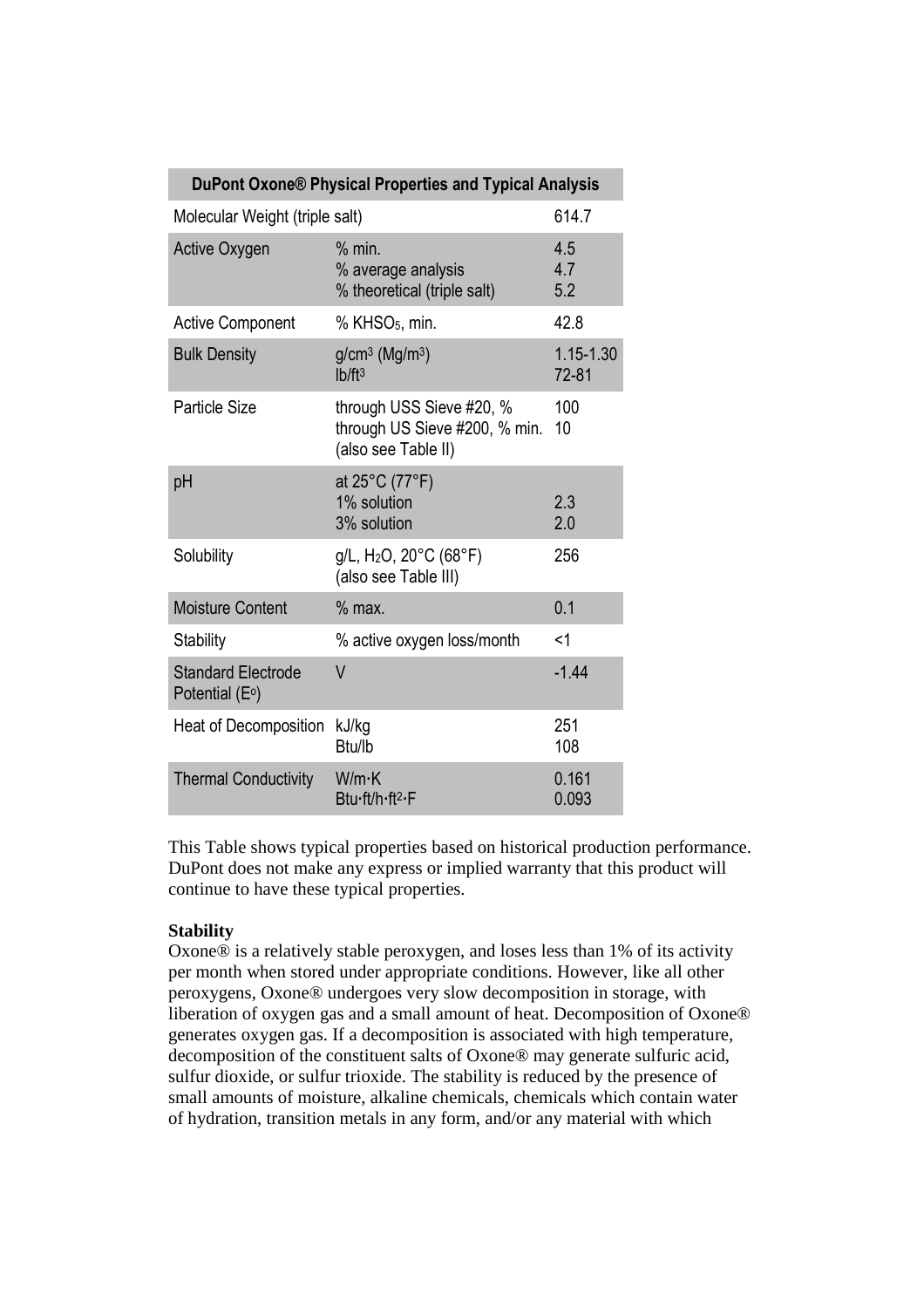Oxone® can react. The decomposition of Oxone® is exothermic; this property can cause the decomposition to accelerate if conditions allow the product temperature to rise.

#### **Particle Size Distribution**

The typical particle size analysis of Oxone® is shown in Table II. Particle size may be adjusted by screening, grinding, or compaction/granulation processes. The product temperature should be kept below  $50^{\circ}$ C (122 $^{\circ}$ F) at all times during such operations; packaging temperature should not exceed 30°C (86°F).

| <b>TABLE II</b><br>Typical Particle Size Analysis of Oxone® Monopersulfate |     |                                                                                    |  |  |  |
|----------------------------------------------------------------------------|-----|------------------------------------------------------------------------------------|--|--|--|
|                                                                            | μm  | U.S. Sieve Size Sieve Opening, Approx. Composition, wt%<br>(On Screen, Cumulative) |  |  |  |
| 30                                                                         | 600 | 1                                                                                  |  |  |  |
| 70                                                                         | 212 | 68                                                                                 |  |  |  |
| 100                                                                        | 150 | 84                                                                                 |  |  |  |
| 200                                                                        | 75  | 98                                                                                 |  |  |  |
| 325                                                                        | 45  | 100                                                                                |  |  |  |

### **Solutions**

Oxone® is highly and readily soluble in water as shown in Table III. At 20°C (68°F), the solubility of Oxone® in water is >250 g/L.

At concentrations above saturation, potassium sulfate will precipitate, but additional potassium monopersulfate can remain in solution, so that the attainable % active oxygen in solution is higher than is indicated in Table III.

Solutions of Oxone® are relatively stable when made up at the unmodified pH of the product. The stability is adversely affected by higher pH, especially above pH 7. A point of minimum stability exists at pH 9, at which the concentration of the mono-anion  $HSO<sub>5</sub>$  is equal to that of the di-anion  $SO<sub>5</sub><sup>=</sup>$ . Iron, cobalt, nickel, copper, manganese, and other transition metal ions can catalyze the decomposition of Oxone® in solution; the degree to which catalysis occurs is dependent on the concentrations of Oxone® and of the metal ion.

#### **Solubility of Oxone®**

**TABLE III**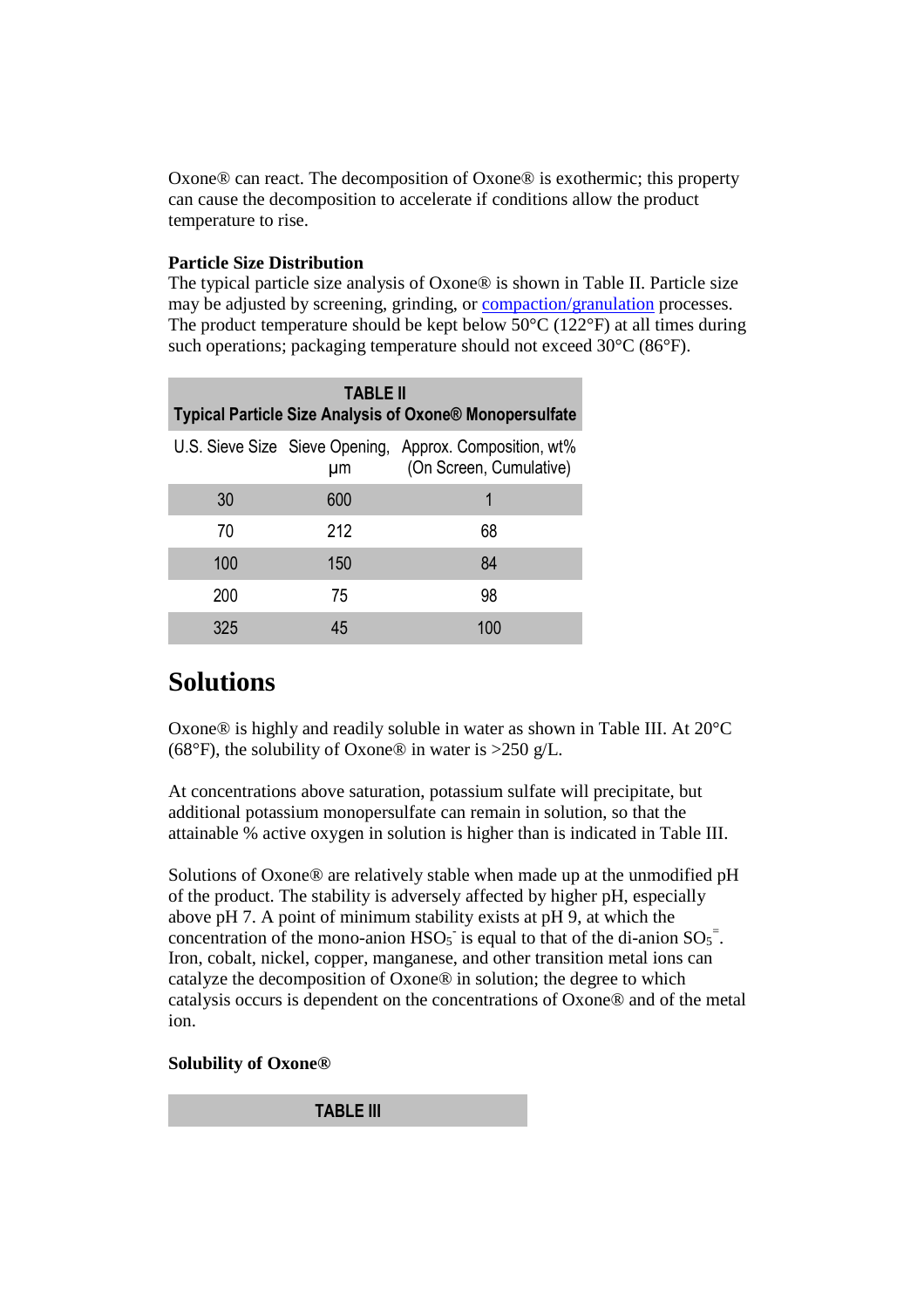| Solubility of Oxone® Monopersulfate in Water |                    |                    |                                   |  |  |
|----------------------------------------------|--------------------|--------------------|-----------------------------------|--|--|
| °C                                           | Temperature,<br>°F | Solubility,<br>g/L | Active Oxygen<br>In Solution, wt% |  |  |
| 20                                           | 68                 | 256                | 0.92                              |  |  |
| 27                                           | 80                 | 268                | 0.95                              |  |  |
| 49                                           | 120                | 300                | 1.04                              |  |  |
| 60                                           | 140                | 315                | 1.08                              |  |  |
| 71                                           | 160                | 335                | 1.13                              |  |  |

#### **Storage of Oxone® Solutions**

Solutions of Oxone® can be prepared readily because of its rapid and high solubility and are reasonably stable for up to a few weeks if high quality water is used and if temperatures are kept low [preferably  $\langle 25^{\circ}$ C (77 $^{\circ}$ F)]. Solutions should be stored in vessels of appropriate materials of construction such as stainless steel or polyethylene. Vessels should be loosely covered to avoid airborne contaminates, but should be vented to prevent pressure buildup. Upward adjustment of the pH, any addition of a reactive or catalytic material, or an increase in temperature will decrease the stability of an Oxone® solution.

Such solutions can be metered to a process as required. Equipment for dissolution of Oxone® from 25-kg bags or 1-t (metric) bulk bags is available from DuPont; for further information see your Sales Representative or call 888- 243-4608 (302-892-7575 outside the U.S. and Canada).

## **Safety and Handling**

#### **Personal Safety and First Aid**

The Oxone® Material Safety Data Sheet (MSDS) provides additional information about the product, and should be consulted before Oxone® is handled. Ask your Sales Representative or call 800-441-9340 for a copy of the MSDS.

#### **Health Hazards**

Oxone® has a low order of toxicity when taken internally, based on animal studies. The approximate lethal dose (ALD) for rats is 2250 mg/kg. However, Oxone® should not be taken internally and should be considered harmful if swallowed.

Oxone® is corrosive to the eyes, skin, nose, and throat due to its acidity and oxidizing properties, and may cause allergic reactions in sensitive individuals. Temporary hair loss has been observed on contact with moist or sweaty skin.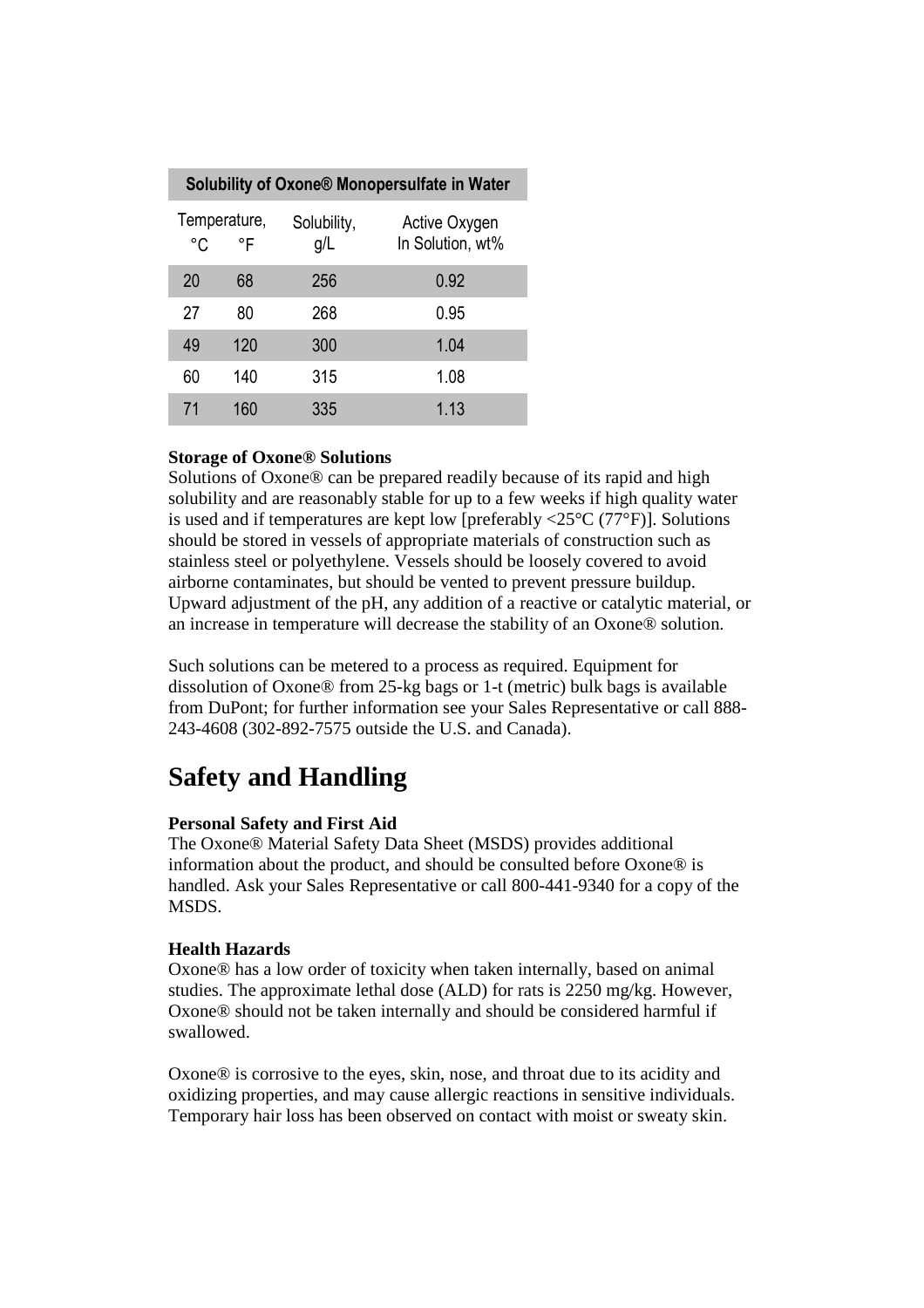DuPont observes an airborne exposure limit to Oxone® dust of 1 mg/m<sup>3</sup>, 8-hour time-weighted average.

#### **Safety Precautions**

Persons handling Oxone® should avoid contact with eyes, skin, or clothing. Avoid breathing dust. Wash thoroughly after handling and launder contaminated clothing before re-use. Exposure to Oxone® can be minimized by providing adequate ventilation and by wearing rubber- or plastic-coated gloves and chemical safety goggles.

#### **Site Facilities**

The following safety equipment should be easily accessible in all areas where Oxone® is handled or stored:

- Safety Showers with quick opening valves that stay open. Water should be supplied through insulated lines.
- Water Hydrant and Hose or other means of flushing spills with large volumes of water under low pressure.
- Eye Wash Fountains or other means for thoroughly washing the eyes with a gentle flow of clean water.

#### **First Aid**

In case of contact, immediately flush eyes with plenty of water for at least 15 min. Flush skin with water. If inhaled, remove to fresh air. Call a physician.

## **Storage Conditions**

Oxone® should be stored in cool, dry areas, away from combustible materials, incompatible chemicals, and sources of heat such as space heaters and light fixtures. (see Incompatible Materials). Prolonged storage at ambient temperatures greater than 32°C (90°F) should be avoided. Pallets of 25-kg bags can be stacked if there are 2-3 in of air space between them; however, pallets should be stacked no more than two (2) high unless local fire codes permit higher stacking. Torn bags and product spillage must be thoroughly cleaned up and removed from the area (see Waste Disposal).

Oxone® decomposition will be accelerated on contact with moisture. Product packaging includes a water-resistant liner, but storage conditions should also include provisions for prevention of contact with water, including high airborne humidity.

#### **Mass Limitation**

Like all other peroxygens, Oxone® undergoes very slow decomposition which liberates heat (heat of decomposition  $= 251 \text{ kJ/kg}$ ). The maximum mass of Oxone® during storage or processing at ambient temperature should never be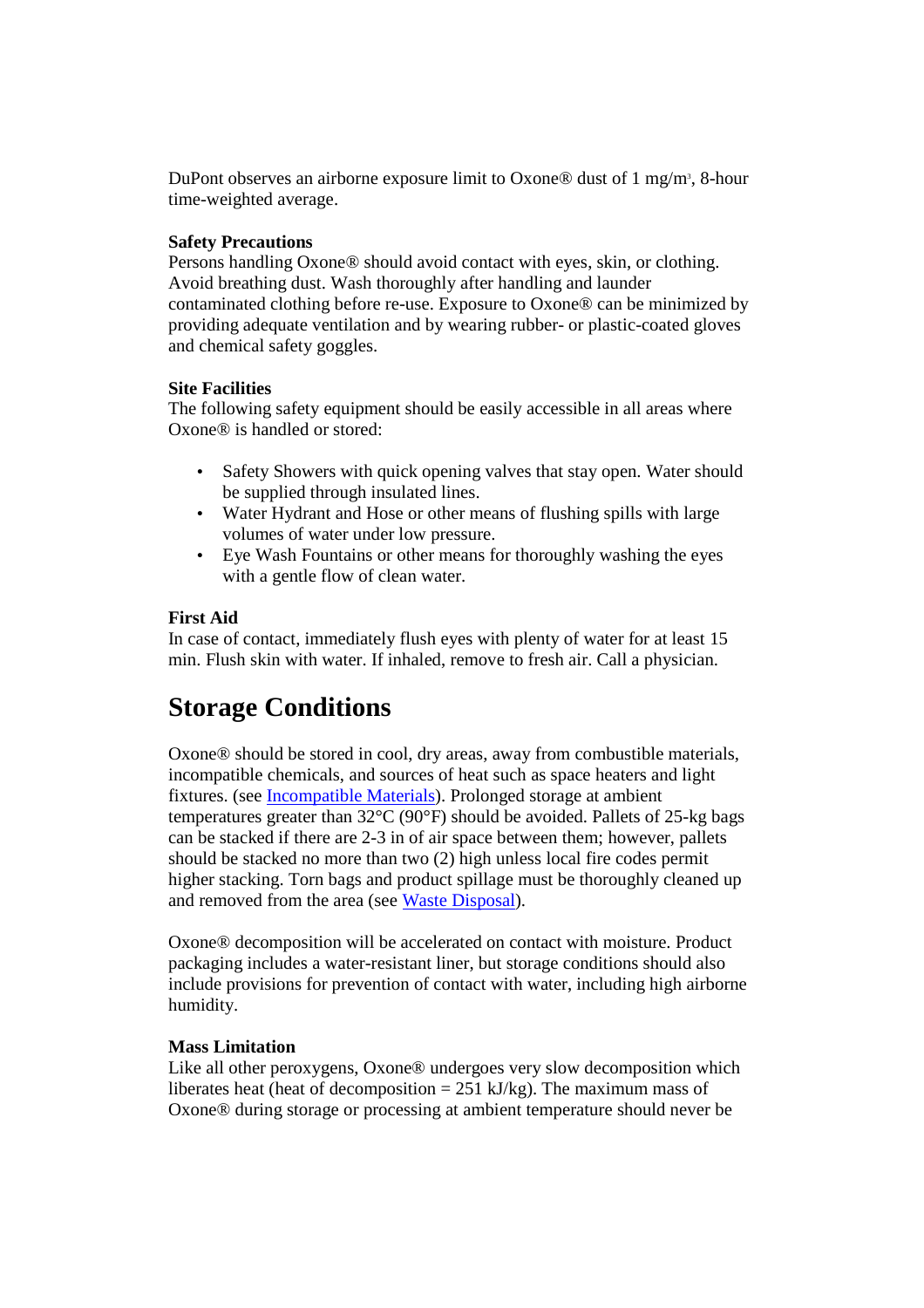allowed to exceed a cube 122 cm (4 ft) on each side; this is equivalent to 1.81  $m^3$  (64 ft<sup>3</sup>) or 2045 kg (4500 lb) of Oxone®. Quantities in excess of this limit can trap heat or prevent heat dissipation, which can lead to runaway decomposition with liberation of large amounts of oxygen, additional heat, and eventually to acidic fumes containing  $SO<sub>2</sub>$  or  $SO<sub>3</sub>$  if the internal mass temperature exceeds 300°C (572°F). Storage silos, hoppers, processing vessels, blenders, and other facilities must be designed to avoid quantities in excess of this limitation.

Blending Oxone® with other materials usually reduces the safe storage mass.

#### **Incompatible Materials**

Incompatible materials are those which can cause accelerated decomposition of Oxone® or which can react with Oxone® to form undesirable products. While Oxone® might co-exist with such materials under ideal conditions, they must be avoided to prevent serious consequences should unanticipated conditions occur (for example, inadvertent contact with moisture).

The following are considered incompatible materials and should not be transported or stored in proximity to Oxone®:

- Compounds containing halides or active halogens. Oxone<sup>®</sup> can oxidize halides to active halogens (for example, chloride to chlorine), and the acidity of Oxone® might react with an active halogen compound to release halogen gas.
- Cyanides, which can react with the acidity of Oxone® to release toxic hydrogen cyanide gas.
- Transition "heavy" metals (such as copper, manganese, cobalt, or nickel) or their salts, oxides, hydroxides, etc., can accelerate the decomposition of Oxone® with evolution of oxygen gas.
- Readily oxidizable organic compounds.

#### **Waste Disposal**

Spillage, floor sweepings, and other waste Oxone® should be dissolved, diluted and disposed of in accordance with Federal, State, and local regulations. Solutions of greater than 3% Oxone® will have a pH less than 2.0, and may be considered RCRA hazardous due to the low pH. Neutralization with caustic soda or soda ash may be necessary before flushing to waste treatment plant or sewer, if approved by authorities.

Spilled material must not be recycled to production.

Solid Oxone® waste, including dust from dust collectors or bag houses, must be collected in separate containers and kept segregated from other materials.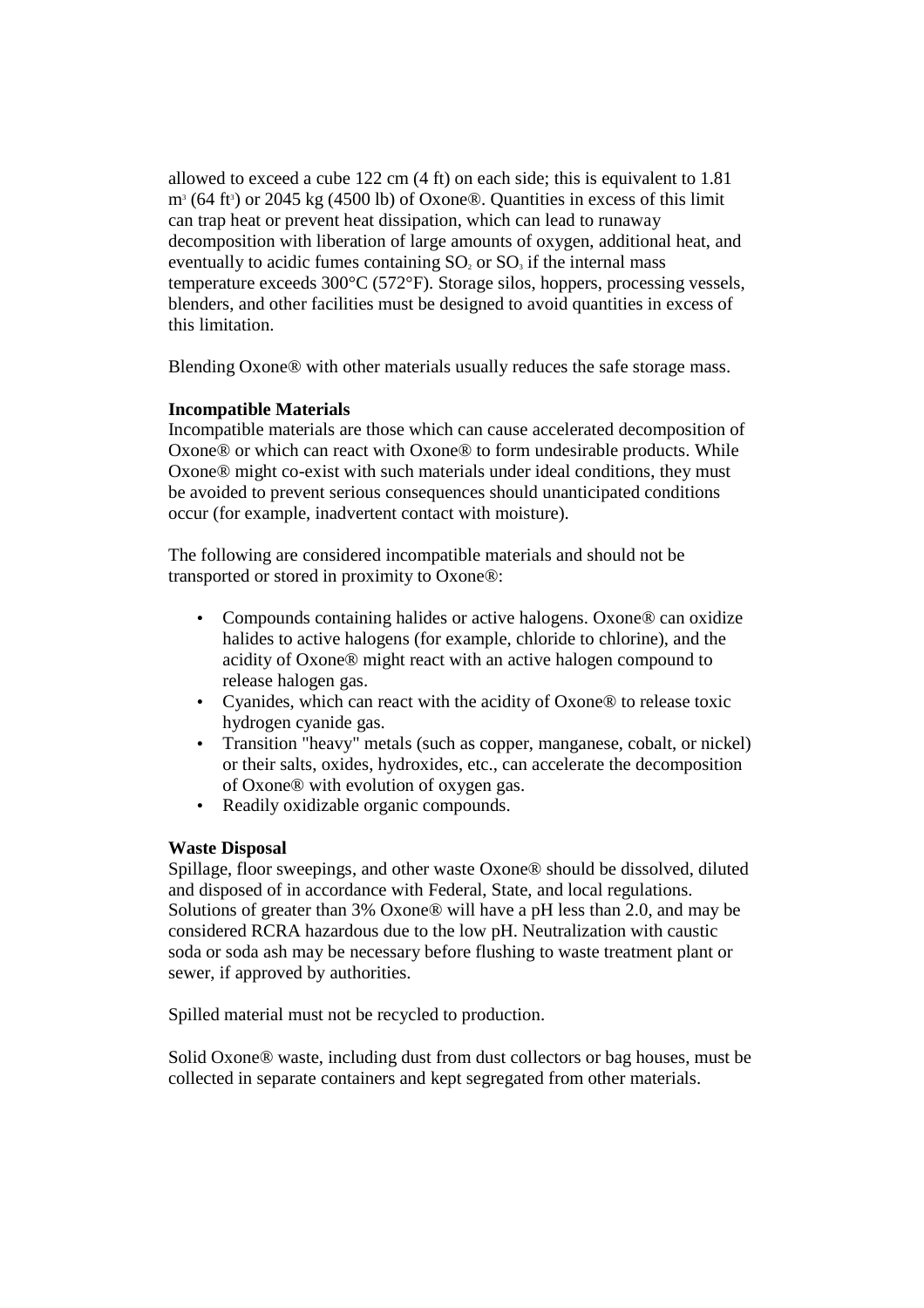## **Packaging and Shipping**

#### **Shipping Containers**

Oxone® is available in 25-kg (55.1-lb) net multi-wall, moisture-resistant paper bags (42 per pallet), 12-kg repulpable bags (80 per box), and 1-t (metric) (2205 lb) lined bulk bags.

Formulated mixtures containing Oxone® should always be protected by moisture barrier packaging.

#### **Shipping Information**

Proper Shipping Name = CORROSIVE, SOLID, ACIDIC, INORGANIC, N.O.S. (MONOPERSULFATE COMPOUND) Hazard Class  $= 8$ UN Number  $= 3260$ DOT/IMO Label = CORROSIVE Packing Group  $= 2$ 

Other jurisdictions may have additional requirements and designations.

### **Processing of Oxone®**

Persons handling Oxone® should avoid contact with it (see Safety Precautions).

#### **Materials of Construction**

The primary consideration in choosing equipment for processing Oxone® and solutions of Oxone® is prevention of contamination of the product or reaction with the equipment. Stainless steel, porcelain, polyethylene, and Teflon® are generally suitable. Iron, steel, copper, brass, and other materials which could introduce decomposition catalysts must not be used.

#### **Conditions for Processing**

Dedicated equipment should be used for processing Oxone® whenever possible; otherwise, thorough cleaning of the equipment is needed to remove all other materials from it. Equipment must be dried completely; any introduction of moisture into Oxone® must be avoided.

Spillage of Oxone®, and dust collected in bag houses or filters during processing, should be handled as waste (See Waste Disposal) rather than recycled unless conditions prevent contamination or moisture pickup.

Hoppers, feeders, blenders, and other processing equipment should be sized to prevent exceeding the mass limitation of Oxone® (see Mass Limitation).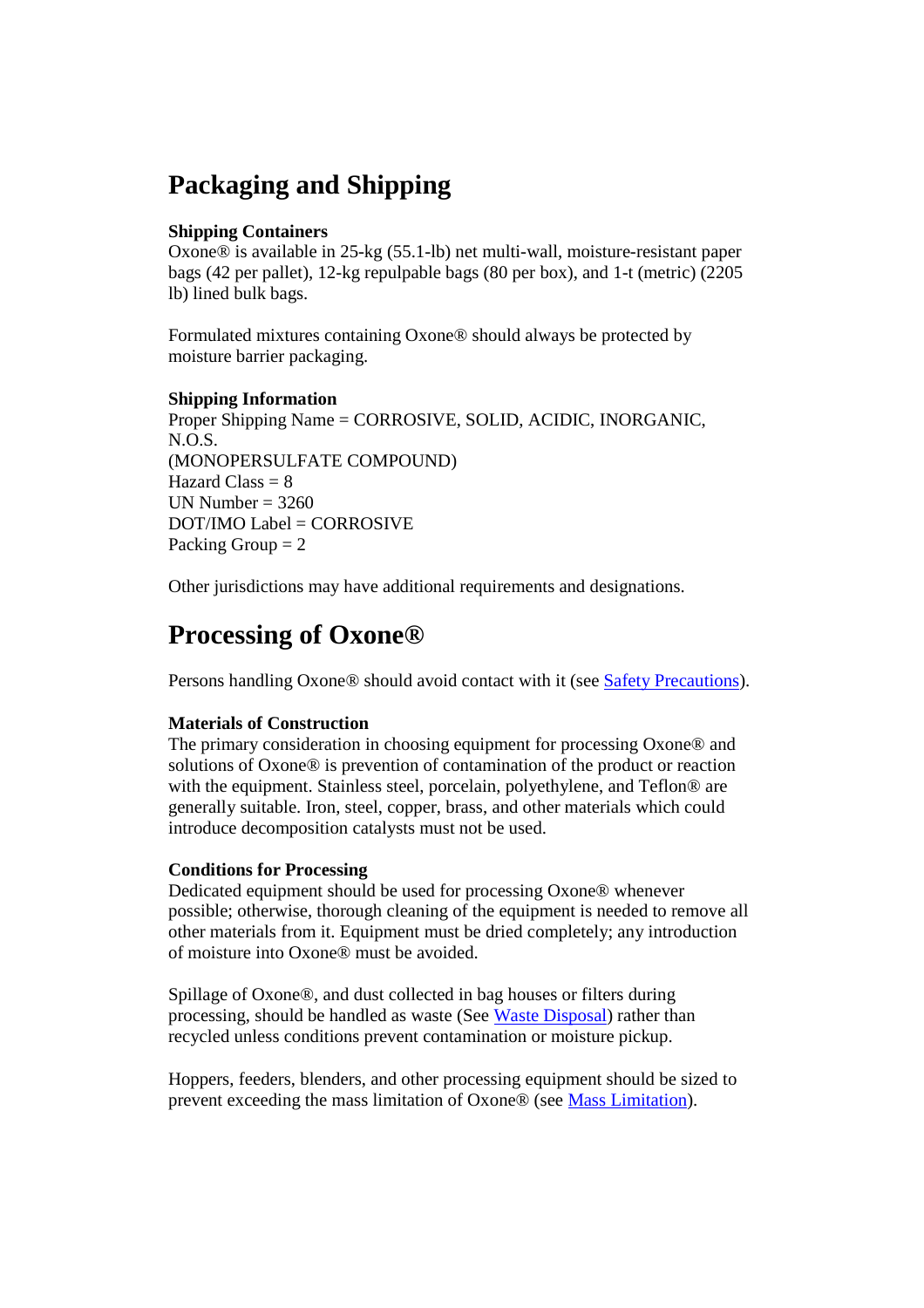Since Oxone® can absorb moisture from the air, the relative humidity should be kept as low as possible during processing. Oxone® will not absorb moisture at R.H. < 50% if the ambient temperature is kept below 36°C (97°F); however, blends may absorb moisture more readily. Some operations use 15% R.H. to produce long-term stable blended products containing Oxone®.

#### **Blending Oxone®**

Blends of Oxone® must be made with anhydrous ingredients and conditions should be set to minimize moisture pickup. Blending equipment should be clean and dry. Clearances should be set so that abrasion or grinding of Oxone® particles is minimized. If screw feeders are used, they should be slow turning in order to minimize heat generation and buildup of Oxone® on machine surfaces.

Upon completion of blending, the mixture should be cooled to  $< 30^{\circ}$ C (86 $^{\circ}$ F) and packaged immediately into moisture-proof containers to avoid moisture pickup from the air. Temporary in-process storage of blended materials should be avoided. The effect of blending and packaging variables on the stability of a blend should be determined before commercial scale operations are begun.

Any temperature rise during blending may indicate the onset of decomposition and should be immediately investigated.

Oxone® can be blended with a wide variety of additives, including sodium sulfate, sodium carbonate (especially dense), sodium bicarbonate, sodium sesquicarbonate, sodium perborate (monohydrate or anhydrous, but not tetrahydrate), tetrasodium pyrophosphate,sodium tripolyphosphate, sodium metasilicate; citric, malic, and tartaric acids, wetting agents and detergents, and fragrances. All ingredients used with Oxone® should be anhydrous or should hold hydrated water tightly; stability testing of each blend is essential.

Since Oxone® is acidic, it is usually blended with sufficient alkaline salts to buffer it to near-neutral or slightly alkaline pH when compounded into cleaners.

Formulations of Oxone® containing chloride ions can be used to generate low concentrations of active chlorine in cleaning systems, provided the blend is pH buffered to avoid evolution of chlorine gas, and special care is taken to exclude moisture from the formulation; bromides and iodides are more reactive and generally should not be blended with Oxone®.

#### **CAUTION:Such formulas must include sufficient alkali to avoid generation of elemental chlorine, a highly toxic gas.**

Some organic compounds such as anionic or non-ionic detergents, chelating agents, dyes, and optical brighteners, flavors, and fragrances can be used as minor components of blends containing Oxone®; such blends should be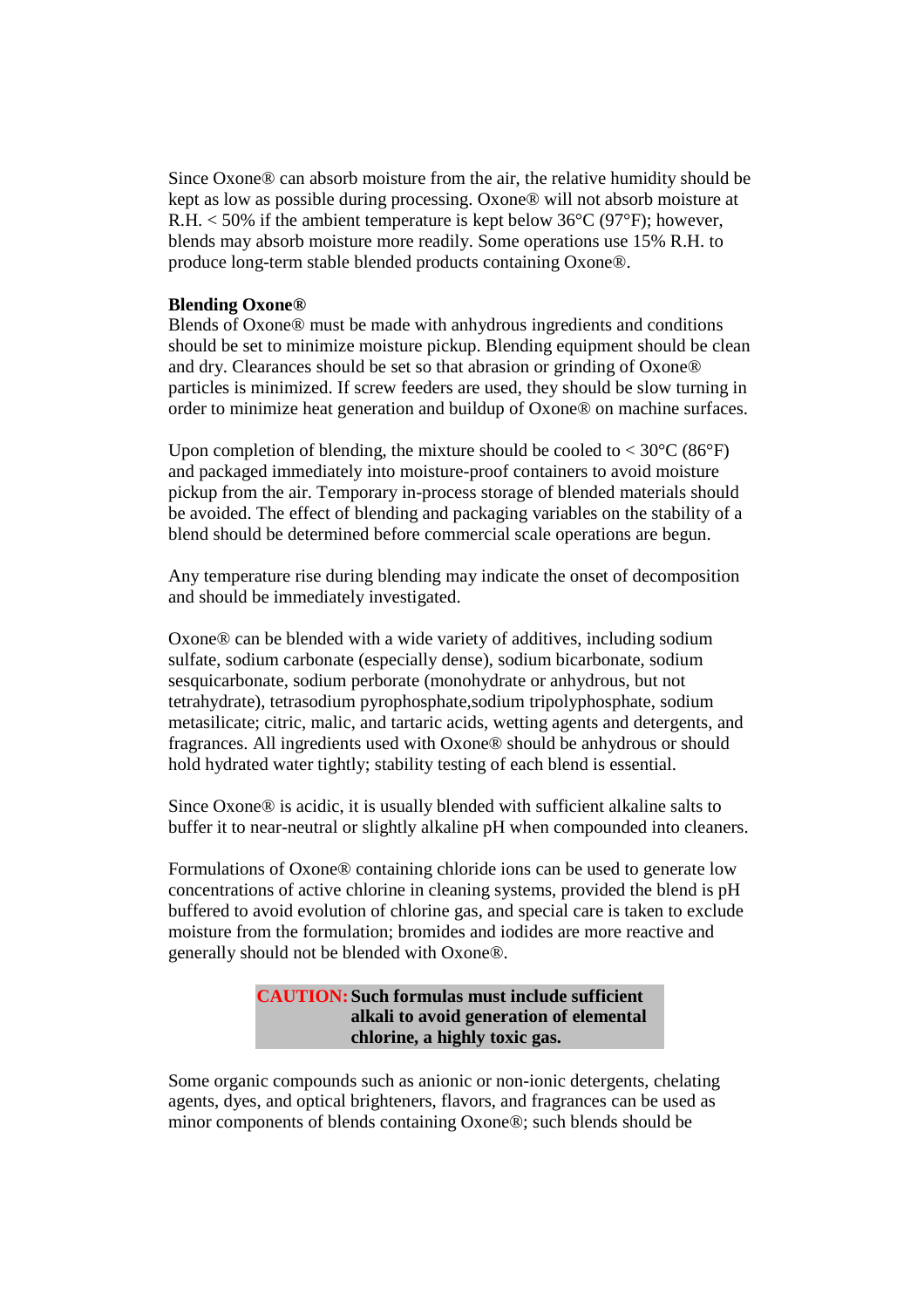carefully evaluated for stability before use.

#### **Compaction and Granulation**

The particle size distribution of Oxone® can be increased by compacting, granulating, and screening. This procedure is often used before tableting, but may also be of interest for any application in which the minimum particle size is specified.

## **Test Methods**

#### **Active Oxygen/Active Component**

- 1. Take a representative sample by riffling, quartering, blending, or other means.
- 2. From the sample, carefully weigh at least two specimens of  $0.4 +/-$ 0.001 g. each.
- 3. Add to a 250-mL beaker equipped with magnetic stirrer: 75 mL deionized water, 15 mL 10% (v/v) sulfuric acid, and 10 mL 25% (w/w) potassium iodide solution. (Deionized water and all reagents should be < 20°C). Add a weighed specimen of Oxone® and stir until dissolved.
- 4. Immediately titrate the specimen with 0.1 N sodium thiosulfate solution to a pale yellow color. Add 2 mL starch indicator solution, and the solution will turn deep blue. Immediately continue the titration to a colorless endpoint that persists for at least 30 sec.
- 5. Calculations % active oxygen =  $(mLthio \cdot Nthio \cdot 0.008 \cdot 100)$  / specimen weight (g) % active component (KHSO<sub>5</sub>) = % active oxygen / 0.1053
- 6. Report the average of specimens analyzed.

#### **Moisture Content**

- 1. Using the sampling procedure described above, weigh at least two  $10 +/-$ 0.01 g specimens in tared weighing dishes.
- 2. Dry for 30 min in an oven at  $65 + (-0.5^{\circ}C)(149 + (-1.0^{\circ}F))$ .
- 3. Remove the specimens to a desiccator and cool to room temperature.
- 4. Reweigh the specimens.
- 5. Calculations % moisture = (original weight - dry weight )  $(100)$  / (original weight)
- 6. Report the average of specimens analyzed.

#### **Other Testing Methods for Oxone®**

• Low concentrations of Oxone<sup>®</sup> (0-20 ppm), which are commonly used in swimming pool treatments, can be measured in the presence of active chlorine by special test kits offered by Taylor (Model K-1518 )and